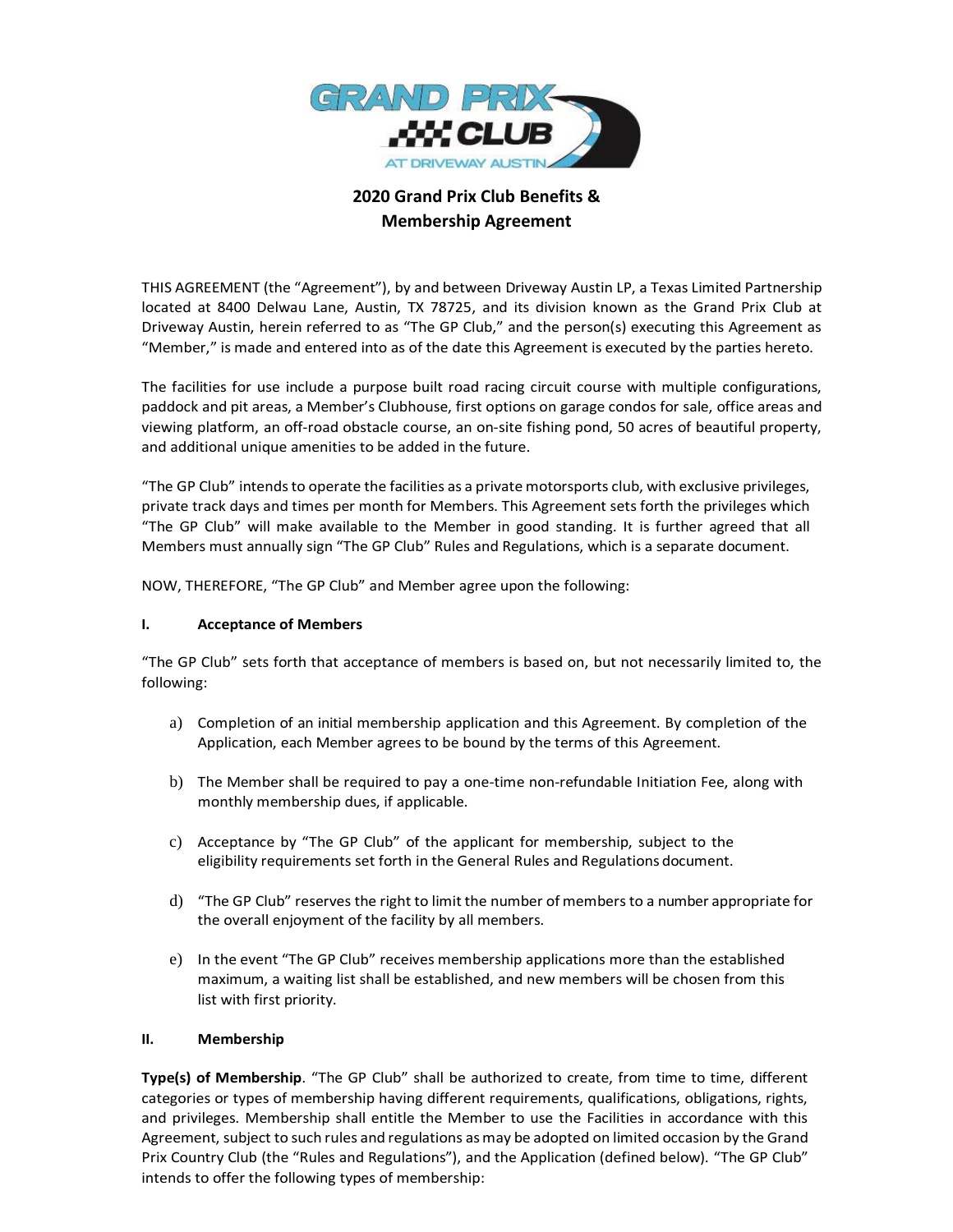| <b>Member</b><br>Category | <b>Initiation</b><br>$Fee*$ | <b>Additional</b><br><b>Immediate</b><br>Family<br><b>Initiation</b> | <b>Monthly</b><br><b>Dues</b> | <b>Additional</b><br><b>Immediate</b><br><b>Family Dues</b> | <b>Monthly</b><br>Weekdav<br><b>Session</b><br><b>Access</b> | <b>Monthly</b><br><b>Weekend</b><br><b>Session</b><br><b>Access</b> | <b>Extended</b><br><b>Hours</b><br><b>Privilege</b> | Platinum<br><b>Session</b><br><b>Access</b> |
|---------------------------|-----------------------------|----------------------------------------------------------------------|-------------------------------|-------------------------------------------------------------|--------------------------------------------------------------|---------------------------------------------------------------------|-----------------------------------------------------|---------------------------------------------|
| <b>Alumni</b>             | 5.000.00                    | 1.000.00                                                             | 350.00                        | 150.00                                                      |                                                              |                                                                     |                                                     |                                             |

**Alumni Membership**: \$5,000 Initiation Fee, \$1,000 for spouse, \$350 monthly dues for first person, \$150 for additional immediate family members. Alumni members will be entitled to (8) weekday track sessions, (4) weekend track sessions and (2) extended hour track sessions and unlimited access to facility and member social events. An "Alumni" member can bring up to ten (10) guests per month. Three (3) of those guests may drive their own car on the track if they meet the same requirements as driving members. Guests who will be driving on the track will pay the normal use fee. A maximum of three (3) driving days per guest, per calendar year, are authorized per Alumni Membership.

| <b>Member</b><br>Category | <b>Initiation</b><br>Fee* | <b>Additional</b><br><b>Immediate</b><br>Family<br><b>Initiation</b> | <b>Monthly</b><br><b>Dues</b> | <b>Additional</b><br><b>Immediate</b><br><b>Family Dues</b> | <b>Monthly</b><br>Weekdav<br><b>Session</b><br><b>Access</b> | <b>Monthly</b><br><b>Weekend</b><br><b>Session</b><br><b>Access</b> | <b>Extended</b><br><b>Hours</b><br><b>Privilege</b> | Platinum<br><b>Session</b><br><b>Access</b> |
|---------------------------|---------------------------|----------------------------------------------------------------------|-------------------------------|-------------------------------------------------------------|--------------------------------------------------------------|---------------------------------------------------------------------|-----------------------------------------------------|---------------------------------------------|
| Gold                      | \$10,000,00               | 2.500.00                                                             | 650.00                        | 150.00                                                      | 16                                                           |                                                                     |                                                     |                                             |

**Gold Membership**: \$10,000 Initiation Fee, includes spouse or one family member. \$650 monthly dues plus \$150 for additional immediate family members. Gold members will be entitled to (16) weekday sessions, (8) weekend sessions and (8) extended hour sessions. A "Gold" member can bring up to twenty (20) guests per month. Three (3) of those guests may drive their own car on the track if they meet the same requirements as driving members. Guests who will be driving on the track will pay the normal daily use fee. A maximum of three (3) driving days per guest, per calendar year, are authorized per Founding Membership.

| <b>Member</b><br>Category | <b>Initiation</b><br>$Fee*$ | <b>Additional</b><br>Immediate<br>Family<br><b>Initiation</b> | <b>Monthly</b><br><b>Dues</b> | <b>Additional</b><br>Immediate<br><b>Family Dues</b> | <b>Monthly</b><br>Weekdav<br><b>Session</b><br><b>Access</b> | <b>Monthly</b><br><b>Weekend</b><br><b>Session</b><br><b>Access</b> | <b>Extended</b><br><b>Hours</b><br><b>Privilege</b> | <b>Platinum</b><br><b>Session</b><br><b>Access</b> |
|---------------------------|-----------------------------|---------------------------------------------------------------|-------------------------------|------------------------------------------------------|--------------------------------------------------------------|---------------------------------------------------------------------|-----------------------------------------------------|----------------------------------------------------|
| <b>Platinum</b>           | \$20,000.00                 |                                                               | 750.00                        | 250.00                                               | unlimited                                                    | unlimited                                                           | unlimited                                           | unlimited                                          |

**Platinum Membership**: \$20,000 Initiation Fee, \$750monthly dues for primary member and up to 3 immediate family members, \$250 for additional immediate family members. Platinum members will in entitled to unlimited access to any scheduled track sessions. A "Platinum" member can bring up to twenty (20) guests per month. Three (3) of those guests may drive their own car on the track if they meet the same requirements as driving members. Guests who will be driving on the track will pay the normal daily use fee. A maximum of three (3) driving days per guest, per calendar year, are authorized per Founding Membership.

| <b>Member</b><br>Category | <b>Initiation</b><br>$Fee*$ | <b>Additional</b><br><b>Immediate</b><br>Family<br><b>Initiation</b> | <b>Monthly</b><br><b>Dues</b> | <b>Additional</b><br><b>Immediate</b><br>Family<br><b>Dues</b> | <b>Monthly</b><br>Weekdav<br><b>Session</b><br><b>Access</b> | <b>Monthly</b><br><b>Weekend</b><br><b>Session</b><br><b>Access</b> | <b>Extended</b><br><b>Hours</b><br><b>Privilege</b> | Platinum<br><b>Session</b><br><b>Access</b> |
|---------------------------|-----------------------------|----------------------------------------------------------------------|-------------------------------|----------------------------------------------------------------|--------------------------------------------------------------|---------------------------------------------------------------------|-----------------------------------------------------|---------------------------------------------|
| <b>Corporate</b>          | \$40,000.00                 |                                                                      | \$1,000.00                    |                                                                | 28                                                           | 10                                                                  | 10                                                  |                                             |

**Corporate Membership**: \$40,000 Initiation Fee, \$12,000 per year membership dues. In addition to the primary member, four (4) employees of the company maybe designated as members under the corporate membership and can bring up to twenty-five (25) guests per month. 10 of those guests may drive their own car on the track if they meet the same requirements as driving members. Guests who will be driving on the track will pay the normal daily use fee. A maximum of three (3) driving days per guest, per calendar year, are authorized per Corporate Membership.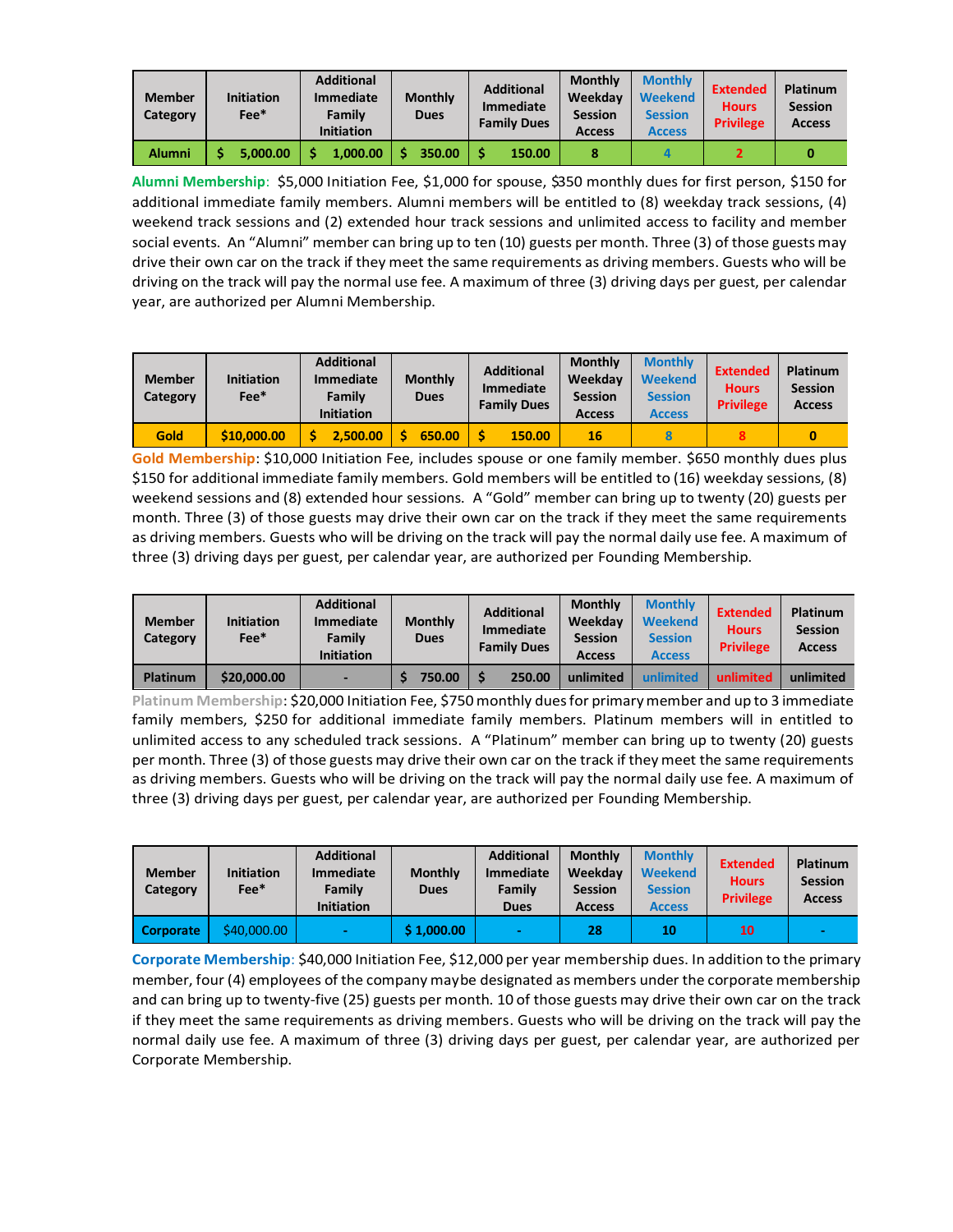|        | <b>SAMPLE MONTHLY CALENDAR</b> |                                  |                                  |                |                                  |                                 |                                                                                  |  |  |
|--------|--------------------------------|----------------------------------|----------------------------------|----------------|----------------------------------|---------------------------------|----------------------------------------------------------------------------------|--|--|
|        | Monday                         | Tuesday                          | Wednesdav                        | Thursday       | Fridav                           | Saturday                        | Sunday                                                                           |  |  |
| Week 1 | Βy<br>Appointment              | $12:00 -$<br>$1:004:00-$<br>6:00 | $12:00 - 1:00$<br>4:00-6:00      | $12:00 - 1:00$ | <b>Platinum</b><br>$9:00 - 6:00$ | $12:00 - 1:00$<br>4:00-6:00     | <b>MEMBER</b><br><b>SOCIAL</b><br>$10:00 - 5:00$                                 |  |  |
| Week 2 | By<br>Appointment              | $12:00 -$<br>$1:004:00-$<br>6:00 | $12:00 - 1:00$<br>$4:00 - 6:00$  | $12:00 - 1:00$ | $12:00 - 1:00$<br>4:00-6:00      | $12:00 - 1:00$<br>$4:00 - 6:00$ | <b>Platinum</b><br>$9:00 - 6:00$                                                 |  |  |
| Week 3 | By<br>Appointment              | $12:00 -$<br>$1:004:00-$<br>6:00 | <b>Platinum</b><br>$9:00 - 6:00$ | $12:00 - 1:00$ | $12:00 - 1:00$<br>$4:00 - 6:00$  | $12:00 - 1:00$<br>4:00-6:00     | $10:00 - 5:00$                                                                   |  |  |
| Week 4 | By<br>Appointment              | $12:00 -$<br>$1:004:00-$<br>6:00 | $12:00 - 1:00$<br>$4:00 - 6:00$  | $12:00 - 1:00$ | $12:00 - 1:00$<br>4:00-6:00      | Platinum<br>$9:00 - 6:00$       | <b>NON-</b><br><b>MEMBER</b><br><b>OPEN</b><br><b>PRACTICE</b><br>$10:00 - 5:00$ |  |  |

#### **III. Nature of Membership**

The term **"Member"** used throughout this agreement shall refer to individual, group/family, or Corporate Membership members. Family Memberships may include immediate family only, and children between the ages of 16 and 26 may be added. In the case of a married couple or family, all parties are authorized to drive their own vehicles on the track pursuant to required initiations and monthly dues. All individuals will be considered as one entity regarding remainder of the terms of the membership, such as the number of guests authorized to visit and drive on the track.

The Member acknowledges that membership does not give the Member an equity or ownership interest in "The GP Club" or the facilities, nor does it give the Member a vested or prescriptive right or easement to use the facilities. Member acknowledges that the interest acquired pursuant to this Agreement is only that of a revocable license to use the Facilities pursuant to the terms, covenants and conditions contained in this Agreement, the Rules and Regulations, and the Application.

Members shall not be subject to any liability for capital or operating assessments for the costs and expenses of owning or operating "The GP Club" or the Facilities, nor shall Members be entitled to any revenues or profits relating to the ownership or operation of "The GP Club" or Driveway Austin.

## **IV. Membership Fees**

The Member shall pay to "The GP Club" the initiation fee and the membership dues. "The GP Club" shall establish monthly dues, which are subject to change. Pre-payment of the monthly dues as a lump sum up front in January is permittable. Membership dues must be paid monthly, as used herein; a "membership year" shall be the same as a calendar year, unless otherwise established. The Member shall pay the membership dues in accordance with the terms set forth in the Application accepted by "The GP Club," which also reserves the right to change the membership dues each year at its sole discretion. No Member may use the Facilities if their membership fees have not been timely paid. Failure to pay such fees when due, including any late fees or similar charges, shall be grounds for revocation of all membership privileges.

## **V. Renewal, Resignation, Upgrades, Transfers and Suspension of Membership**

**Renewal and Resignation**. Membership shall be perpetually renewed, unless the Member has resigned in writing, mailed, or delivered to "The GP Club." Any such resignation shall be effective the first day of the month following receipt of the resignation and shall not relieve the Member of any dues, fees or charges of any other nature accruing prior to such effective date. "The GP Club" is not required to return or refund the Initiation fee paid by Member upon the resignation of a Member.

**Upgrades of Membership.** A personal membership such as "Alumni" or "Gold" may at any time upgrade their membership with the written request and submittal of the initiation fee difference to the upgrade level of membership requested. A higher-level membership may not be downgraded. The fees associated with the upgraded membership will commence on the  $1<sup>st</sup>$  day of the following month wherein the extended privileges of that upgraded membership will commence.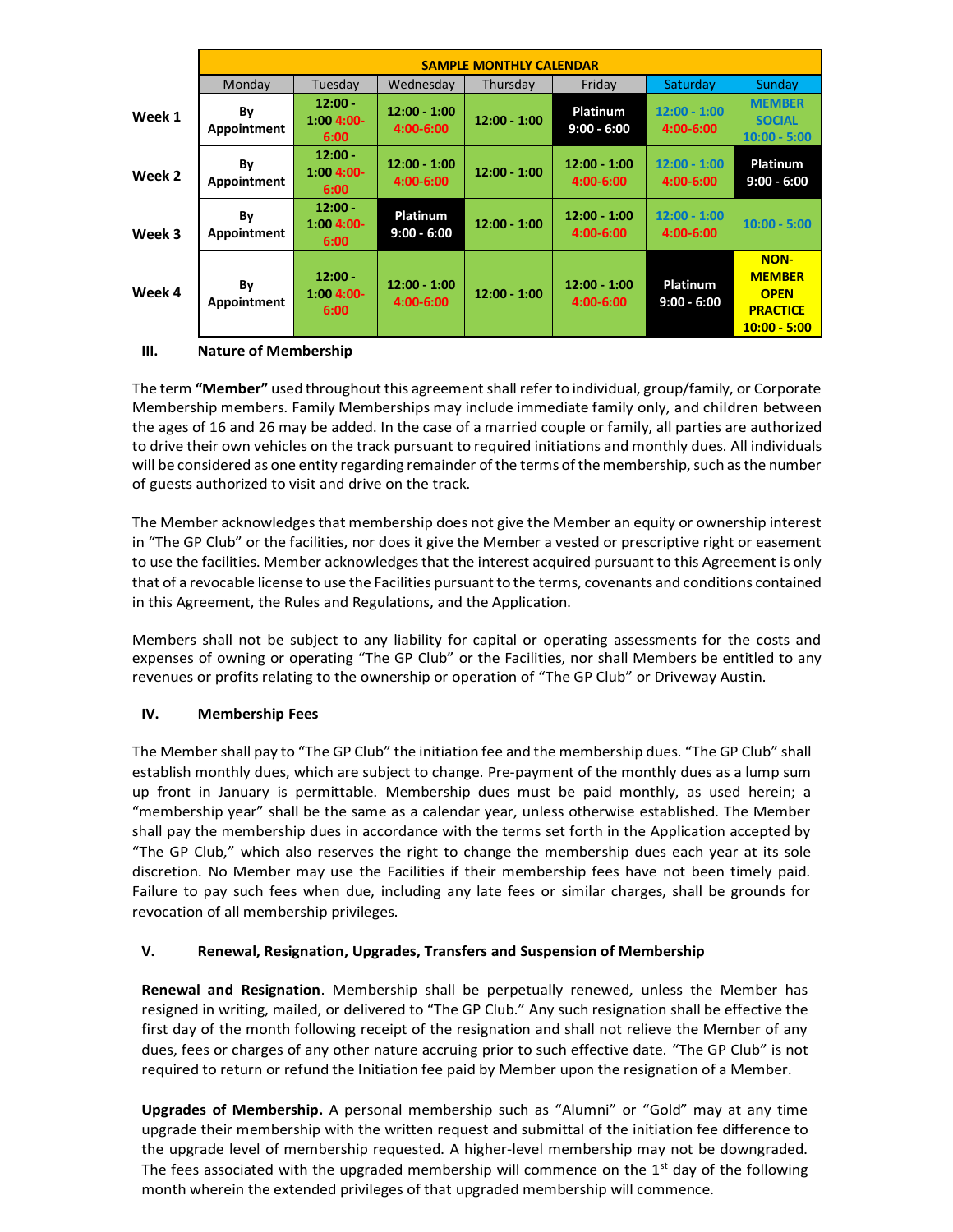**Transfers of Membership**. Corporate or Founding Memberships can be transferred under the following conditions: (1) the payment of ten percent (10%) of the transfer price to "The GP Club" at current value; and (2) "The GP Club" management approval. This cannot be done until "The GP Club" has reached full Membership capacity.

**Death of a Member.** The following options shall be available upon the death of a Member:

a) If the Member who died was part of a group membership (such as Corporate), the surviving Member(s) may designate another Member to replace the deceased member. The surviving Member(s) is/are required to notify "The GP Club" in writing of the name of the new designated member. "The GP Club" is not required to return or refund the Initiation fee paid upon the death of a member.

**Legal Separation or Divorce.** In the event of a divorce or legal separation of spouses, the membership shall vest in the spouse awarded the membership by an agreement of separation or a decree of divorce. Until "The GP Club" is notified in writing of the disposition of the membership pursuant to an agreement of separation or a decree of divorce, both spouses shall be jointly and severally liable for all dues and charges payable hereunder and both may continue to enjoy membership privileges so long as such amounts are timely paid.

**Transfers within Group Memberships**. For Corporate memberships, up to three of the original four Members may be replaced with new Members, subject to "The GP Club" Management approval, provided: (a) each such new Member signs a Membership Agreement and an Application; and (b) each such new Member pays a fee of twenty-five (25%) of the current Corporate initiation fee.

**Suspension of Membership.** The Member's membership may be suspended by "The GP Club" for a period of up to one full year for just cause. Just cause for suspension shall include, but is not limited to, conduct unbecoming of a member or their guest, violation of this Agreement, or violation of the Rules and Regulations, as the same may be in effect from time to time. Violation of strict safety rules will not be tolerated for the sake of all members, guests, faculty, and facility employees. Dues and other obligations shall continue to be due and payable during the suspension and must be paid in full when due.

**Inactive Membership.** Any Member may apply to "The GP Club" for inactive status for a maximum of one year. Application for inactive status must be made in writing at least thirty (30) days prior to the proposed inactivation date. The Member shall be granted inactive status and have no member privileges for such membership year; provided that (a) such Member pays a \$250.00 fee for the inactive membership year; and (b) the Member shall only be entitled to be an inactive Member one time. "The GP Club" shall not be obligated to accept more than 10 inactive memberships during any one year. No membership dues shall be payable during the inactive year. An inactive Member may reactivate their membership at any time during the inactive year by paying membership dues for the reactivation month and a \$250.00 reactivation fee.

**Purchase by DRIVEWAY AUSTIN, LP Driveway Austin, LP.** "The GP Club" reserves the right to purchase the Member's membership, at a price equal to the current market value of the Member's Initiation Fee. The Member's membership shall be deemed terminated with DRIVEWAY AUSTIN, LP Driveway Austin, LP's payment to the Member, and all annual membership fees shall cease being payable at the time of termination. Such a termination of Membership shall not relieve the Member of any dues, fees or charges of any other nature accruing prior to the effective date of the membership termination.

**Termination of Membership.** The Member's membership may be terminated and revoked by "The GP Club" for: (a) failure to pay membership dues on time, including any late fees or similar charges; or (b) failure by Member or the Member's guests to comply with the terms of this Agreement, the Rules and Regulations, or the Application. Upon such termination, "The GP Club" need not honor any privileges arranged for prior to termination. "The GP Club" shall have no liability for any damages due to the cancellation of special privileges upon termination.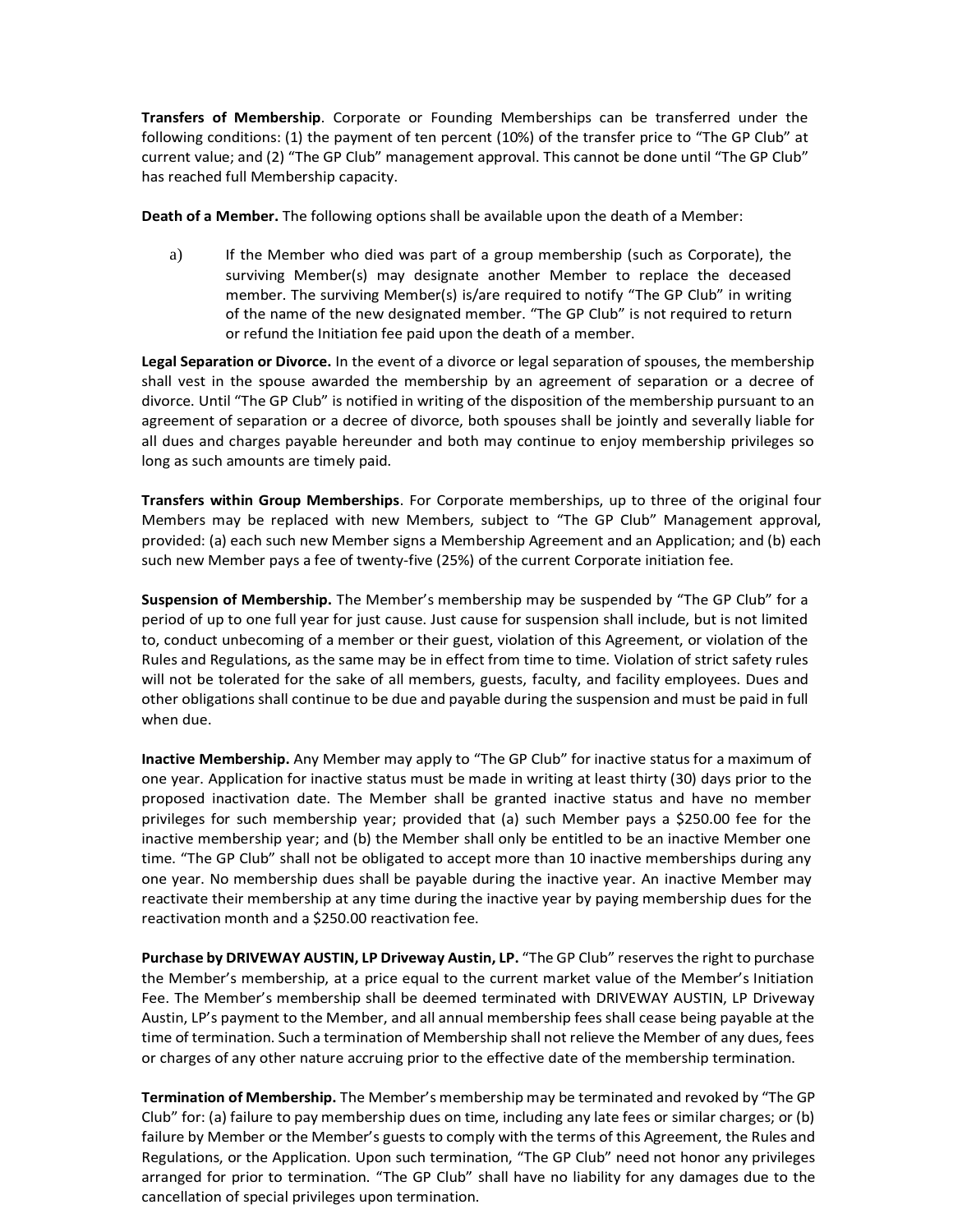**Termination of Membership by Member**. The Member's membership may be terminated by the member with a thirty (30) day written notice to "The GP Club." The Member's membership shall be deemed terminated on the  $1<sup>st</sup>$  of the month, 30 days after receipt of such notice, and all recurring membership fees shall cease being payable at the time of termination. Such a termination of Membership shall not relieve the Member of any dues, fees or charges of any other nature accruing prior to the effective date of the membership termination. "The GP Club" does not issue any refunds for annual membership fees or Initiation Fees previously paid by the member.

#### **VI. Member Benefits**

**Member Privileges.** The Member, subject to the provisions of this Agreement and of the Rules and Regulations, shall have the following privileges, all as more completely described in the Rules and Regulations:

- a) Guaranteed access to the "The GP Club" under the guidelines set forth in the rules and regulations. Designated Member Days are published in the "The GP Club" website. Designated Member Days are subject to change.
- b) Use of all facilities that are presently built and scheduled to be built in the future, including the various driving configurations, paddock areas, administration buildings, viewing areas, office areas, clubhouse, etc.
- c) Platinum members will be given priority pre-purchase status for garage condos.
- d) Access to professional driving instruction for Members at discount rates.
- e) Club members willreceive discounted shopping atthe "The GP Club" shop and partners.
- f) Guests can accompany members to the track, subject to the guidelines set forth in the "The GP Club" General Rules and Regulations.
- g) Invitations to special "members only" events.

## **VII. Member Accounting and Billing**

Each "The GP Club" Member shall submit a credit or debit card along with their Membership Application to the "The GP Club" Administrative office. Membership dues, guest fees, amenities, commodities, and other purchases shall be charged to the credit card on file at the time of use.

Monthly statements will be prepared and mailed on or about the first of each month, with details of the charges incurred during the previous month. Any bill not paid by the  $15<sup>th</sup>$  of the month (through invalid or declined credit card) is considered late. Any bill not paid within thirty (30) days is considered delinquent and a late fee of 1.5% per month will be assessed. Membership privileges will be suspended for delinquent fees until the bill is paid in full. Any bill not paid within sixty (60) days will result in termination of membership. If a member pays the outstanding bill in full within ten (10) days of receiving the termination notice and submits a \$50.00 reinstatement fee, their membership will be reinstated. If the bill is not paid within ten (10) days of receiving the termination notice, then a new membership application must be submitted, and a new initiation fee will be required to reestablish membership privileges at "The GP Club." Any bill not paid within ninety (90) days will be referred to DRIVEWAY AUSTIN, LP Driveway Austin, LP's legal counsel for appropriate action. A Member who is delinquent in the payment of their fees may be denied access to the track, or to other privileges as described above, as deemed appropriate, and without prior notice to the Member.

**Needs of Public Also Considered**. The Facilities will be maintained for use by Members and by certain consideration of the public for special events and other special considerations.

**Decisions by DRIVEWAY AUSTIN, LP**. "The GP Club" is a private, for profit entity and is not owned or controlled by the Members. Accordingly, "The GP Club" alone shall have the right to make any decision regarding operation of the Facilities, consistent with providing the Member privileges granted herein. By way of example thereof, without limitation, "The GP Club" alone shall decide the specific job descriptions of all personnel and the identity thereof; the level of maintenance of the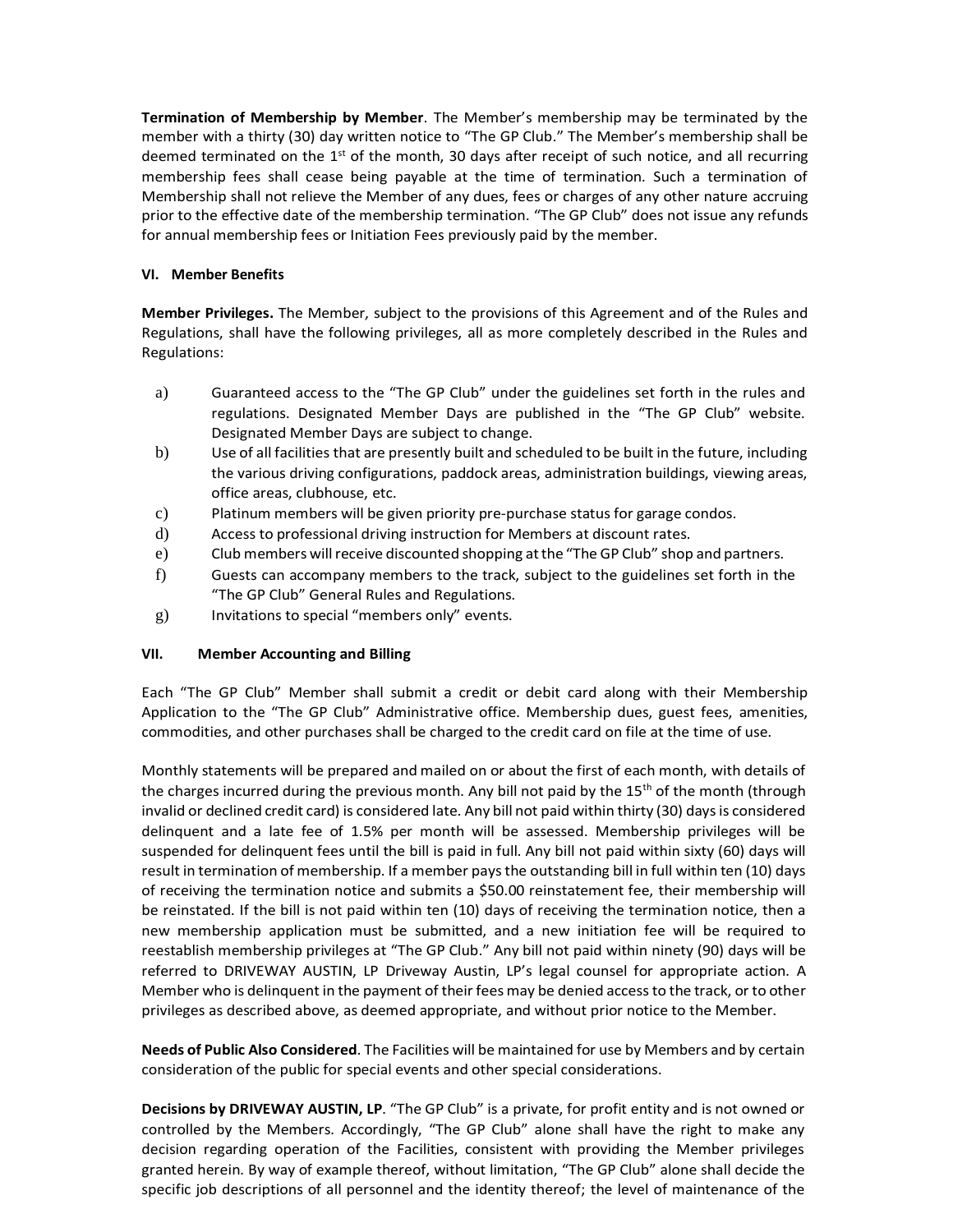Facilities; and the hours of operation. Although Members may request certain personnel positions, it may not hire or terminate any employee and all employees shall receive orders solely from "The GP Club" and Driveway Austin, LP.

**Special Events.** "The GP Club" may from time to time agree to host special events for other organizations. For such events, special privileges may be suspended to accommodate the event needs. "The GP Club" will give reasonable notice to the Members of its needs and the periods of time involved.

**Meetings**. "The GP Club" shall hold periodic meetings of the membership to communicate new developments or changes in rules and regulations. Members shall be notified of the time, location, and address of the meeting.

**Privileges Granted to Others.** "The GP Club" may, subject to the priority of Members hereunder, grant special privileges to other persons on such terms and at such times as it desires.

#### **VIII. Rules and Enforcement of Membership Agreement**

**Driver/Passenger Track Rules**. In order to provide a quality level of service, balance the needs of the public and operate as a private, for profit entity, "The GP Club" may from time to time establish and amend rules (the "Rules and Regulations") regarding the use of the Facilities.

**All Members must use the Facilities in Accordance with the Rules.** The Rules and Regulations shall be exclusively administered and enforced by DRIVEWAY AUSTIN, LP Driveway Austin, LP. Members shall have no authority to enforce such Rules and Regulations; only "The GP Club" may do so. "The GP Club" shall take reasonable action to enforce the Rules but shall not be liable for a failure to do so. Amendments will be posted at the Club and will be published on the "The GP Club" website. Management will post amendments to the rules on the Clubhouse bulletin board. Such manner of notice of amendments to the rules and regulations will bind all members to abide by such amendments. All rules and fees are subject to change by "The GP Club" ownership at any time.

**Effective Date.** The date on which Member shall be entitled to the privileges described in this Agreement shall be the date this Agreement is executed by Member and DRIVEWAY AUSTIN, LP Driveway Austin, LP. Privileges with respect to any Facilities which are not yet constructed shall be made available to Members upon completion of construction of such Facilities.

**Enforcement**. This Agreement may be enforced only by the Member and "The GP Club."

**Damage by Members or Guests**. If a Member, or the guest of a Member, damages the Facilities, or causes personal injury while on or near the Facilities, such Member shall be liable for all claims, damages and costs arising therefrom, whether compensatory, consequential, punitive or incidental, including attorneys' fees, and the Member or the Member whose guest was responsible, shall indemnify and hold The Grand Prix Club harmless therefrom, to the greatest extent allowable by law.

**Temporary Suspension.** "The GP Club" shall have no liability for the temporary suspension of any privilege due to maintenance, repair or construction. "The GP Club" shall act to reasonably minimize the disruption of service to the Members; physical damage to an improvement or the repair, replacement or reconstruction of such improvement; acts of God; inclement weather; utility disruptions; labor disturbances; material shortages; or other matters not within the control of "The GP Club."

**General Limitations.** To the greatest extent allowable by law, "The GP Club" shall have no liability for physical damage, theft, loss or personal injury to Members or their guests in any way arising from the use of the Facilities, the Agreement, the Rules and Regulations, or the Application.